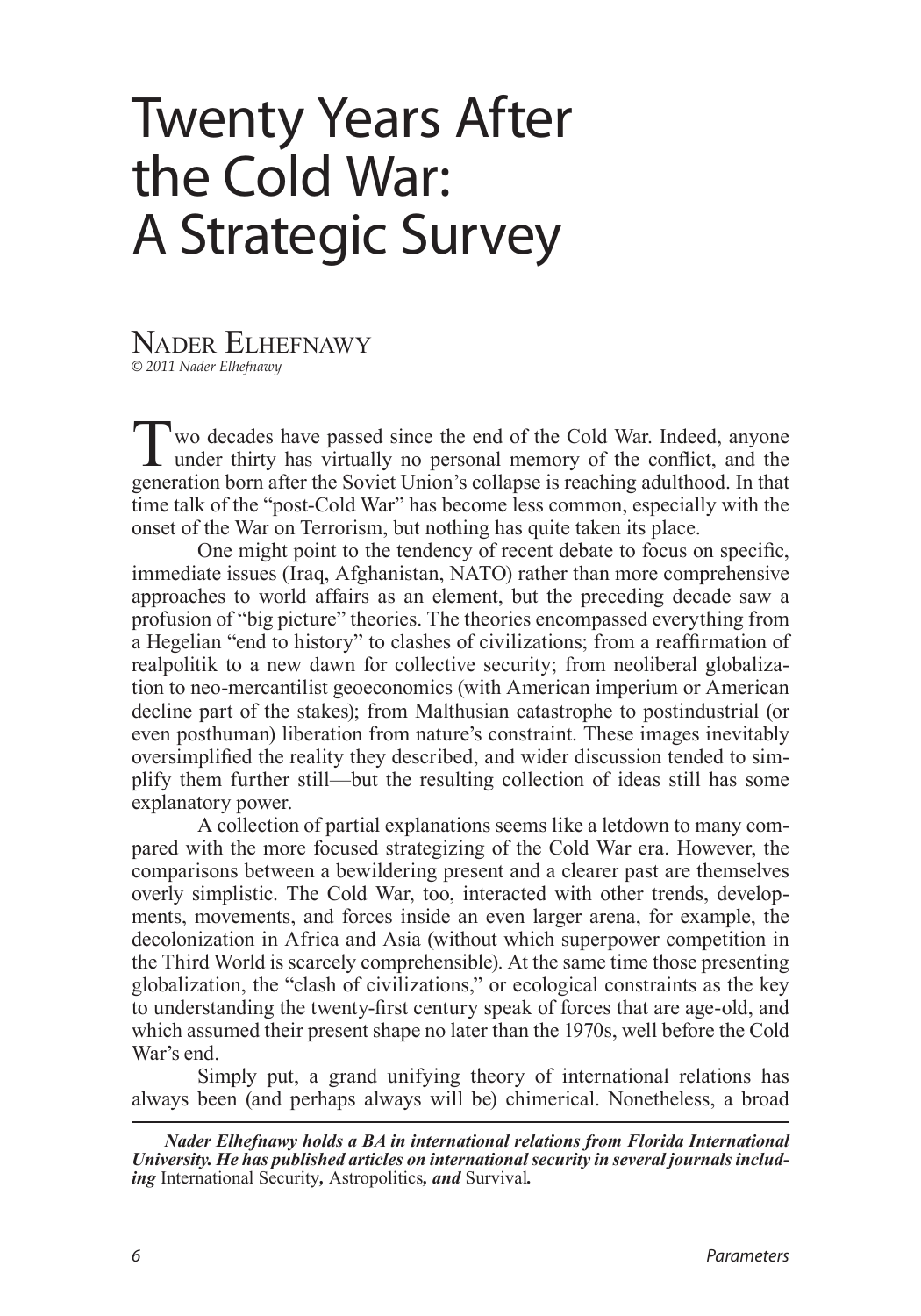view of the international situation as it actually developed over the last two decades is indispensable to the crafting of coherent, focused policy. The compromise suggested here focuses on key trends in place of the elusive unified image, with trends in six areas over the last twenty years (great power conflict, intrastate war, neoliberal globalization, the distribution of global output, world manufacturing and the balance of trade, resource politics, and international cooperation) particularly worthy of note.

### *Great Power Conflict*

After the Soviet bloc's implosion the consensus among security analysts was that no conflict comparable to the Cold War would emerge for a long time. Specifically, the reduction of significant political differences among the largest and most powerful states (especially the end of the ideological conflict and the division of Europe), and the sharp shift in the military balance of power (which suggested the United States would not face a large peer competitor for decades), reduced the prospect of a great power war to a much smaller role in both international affairs and defense planning than at any time since 1945.

<span id="page-1-0"></span>In addition, the 1990s witnessed improved relations between Russia and China, and later China and India, bringing the risk of armed conflict among the three continental giants of Asia to a historic low[.1](#page-8-0) The political status of Taiwan, and other Chinese territorial and maritime claims in the East and South China Seas, remain objects of contention, and Chinese relations with Taiwan and Japan deteriorated in the late 1990s and early 2000s. Even the low point in Sino-Taiwanese relations in 1996 was a far cry from the violence of the 1950s, and China's relations with Japan and Taiwan have markedly improved since then.[2](#page-8-1) Indeed, China became far less likely to advocate force in disputes with its neighbors since the 1980s. Rather, its relations with these nations (and the United States) are now characterized far more by economic interconnection than military competition. As a result, Cold War-style crises and proxy wars have been virtually eliminated, with the situation of Taiwan in 1996 and post-Soviet Georgia the most significant exceptions.

<span id="page-1-1"></span>The prospect of the European Union (EU) or Japan arming on a significant scale or fighting with other major powers (for instance, Japan confronting Russia) is even more remote. The white papers of major European powers recognize no direct state threats to their security, from one another, or from powers outside the EU. If anything, the 2008 economic crisis and its aftermath only served to reinforce Europe's trend toward lower defense spending, slowing even more the EU's already long-delayed development of a common military capability.<sup>[3](#page-9-0)</sup>

#### <span id="page-1-2"></span>*Intrastate War Supplants Interstate War*

Following the Cold War, warfare and its threat became largely confined to what Thomas P.M. Barnett terms the "Non-Integrating Gap." This gap is defined as the least-developed and least-globalized regions inhabited by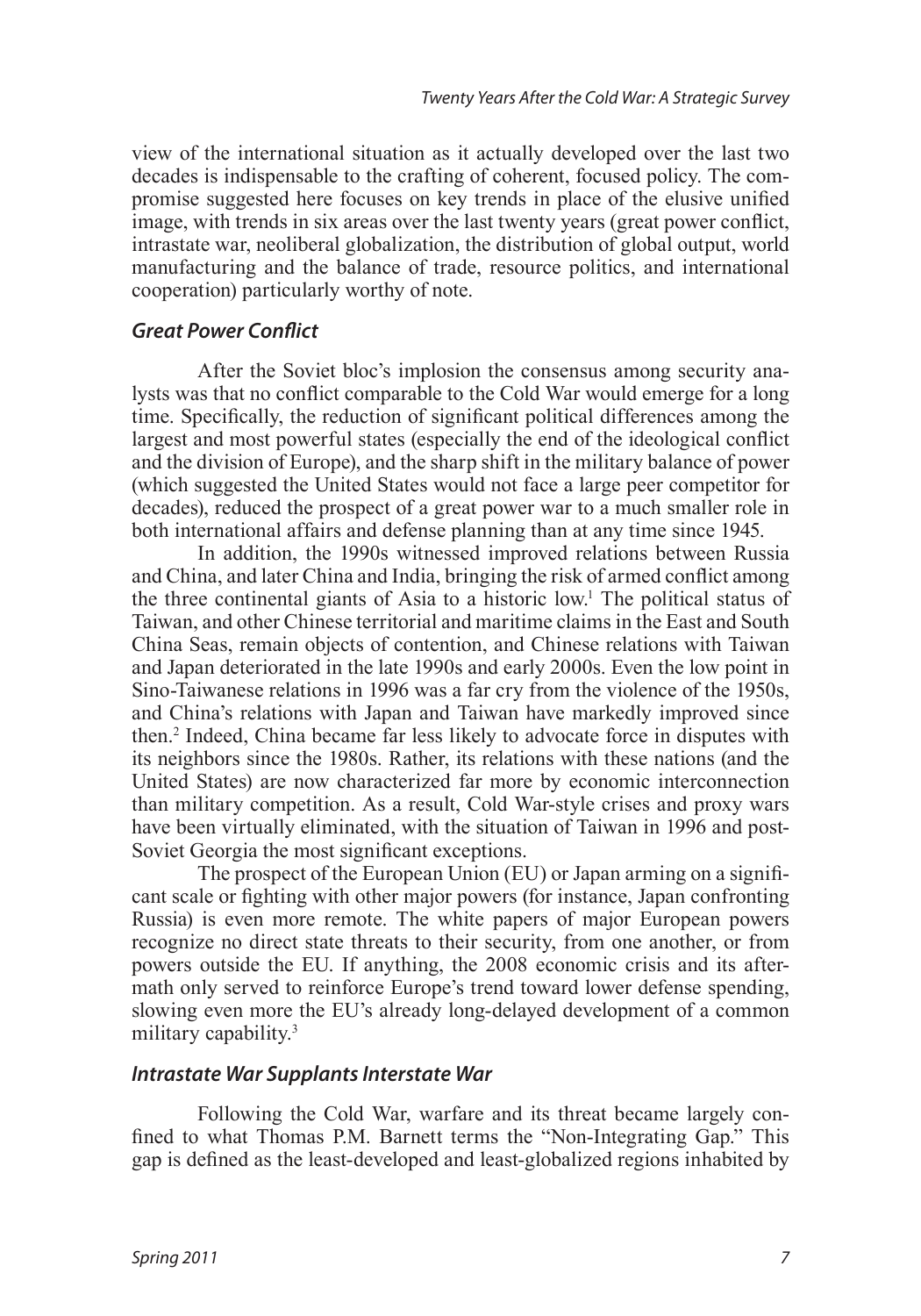"roughly one-third of humanity," encompassing "the Caribbean rim, the Andes portion of South America, virtually all of Africa, the Balkans, the Caucasus,

## *. . . the interstate wars of the post-1990 period tended to be brief and of limited intensity. . .*

<span id="page-2-0"></span>Central Asia, the Middle East, and most of southeast Asia.["4](#page-9-1) War is now a more frequent occurrence in this region, but this is mainly due to the increased incidence of intrastate warfare pitting states against non-state actors in inter-

<span id="page-2-1"></span>nal conflicts, while interstate wars become less common.[5](#page-9-2) The territory of the former Soviet Union has witnessed just two interstate wars (the 1993-1994 Nagorno-Karabakh War, and the 2008 Russo-Georgian War), while Latin America has experienced one (the 1995 Cenepa War). Despite these periodic incidents, large-scale interstate violence has been absent from the Korean and Arab-Israeli conflicts, as well as from Southeast Asia, with the 1999 Kargil War the notable exception along the Indo-Pakistani frontier.

It is noteworthy that these conflicts involved a great power pitted against a markedly weaker state that did not enjoy significant material support from other great powers (as US actions against Iraq, Yugoslavia, and Afghanistan; or Russia's against Georgia). At the same time, none of the wars between smaller states evolved into Cold War-style proxy wars between larger powers. It is also worth noting that initiators of interstate conflicts have often attempted to "disguise" their action as an aspect of an intrastate conflict (as in Kargil and the Congo), while wars ending with regime change or occupation tend to be followed by a lengthier, bloodier phase of intrastate warfare (the post-invasion Iraq and Afghanistan).

<span id="page-2-2"></span>It is not surprising that the interstate wars of the post-1990 period tended to be brief and of limited intensity (a comparison between the Third and Fourth Indo-Pakistani Wars makes the point), with no conflict comparable to the Korean, Vietnam, or Iran-Iraq wars taking place, with reports of annual battle-deaths worldwide falling dramatically since the Cold War era.<sup>6</sup> The emphasis on weapons of mass destruction, counterinsurgency, non-state terrorism, and urban and computer warfare, rather than conventional war-fighting, also reflect the unevenness of these conflicts. Indeed, the changing character of military missions has revived doubts about the appropriateness of the traditional orientation of major armed forces toward conventional warfighting in their organization and procurement, with the United States being no exception to this pattern.

## *Neoliberal Globalization, Robust but Problematic*

<span id="page-2-3"></span>In 1992, Lester Thurow declared globalization dead in his influential book *Head to Head*, predicting a movement to neo-mercantilist trading blocs.<sup>7</sup> Many pundits repeated the claim following the 1997-1998 financial meltdown, and again after 9/11. Yet the process of globalization continued inexorably through these years. Global exports grew a staggering 6.7 percent a year from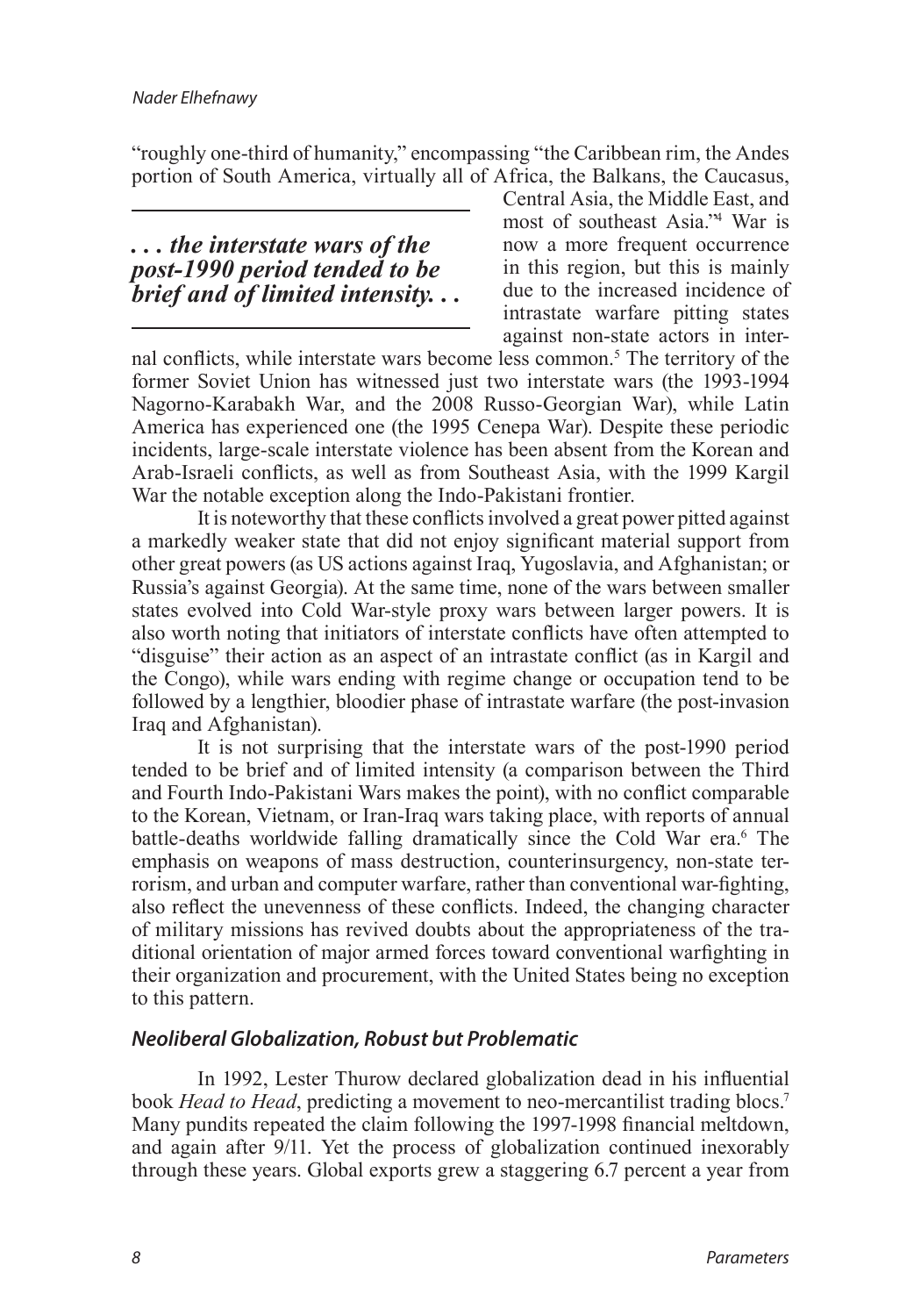<span id="page-3-0"></span>1992 to 2008, these quantitative changes reflecting important qualitative ones, as exemplified by the unprecedented development of international supply chains and global financial flows.[8](#page-9-5) The World Trade Organization (WTO) that institutionalized the process now counts 153 nations as members, including virtually all the major economies (with Russia recently applying for membership). The speculation that the end to this global movement had finally arrived with the 2008 financial crisis again proved premature. Of course, states never stopped pursuing economic nationalistic policies; their behavior, however, has been more pragmatic than ideological, and markedly constrained, while direct challenges to globalization have been marginal, especially inside the major industrialized economies.

<span id="page-3-1"></span>Still, the world's economic performance during the present (1970s onward) round of globalization has been problematic. Critics regularly point to the increased financial instability epitomized by the 1997-1998 and 2008 crises, and the growing inequality between and within nations.<sup>9</sup> While this is often rationalized as the unavoidable price of economic growth, that growth has actually proven mediocre. According to the WTO, per capita Gross World Product (GWP) grew at slightly more than 3 percent a year from 1950 to 1973. From 1973 to 2006, it grew half as rapidly at just 1.2 percent each year.<sup>10</sup> One study even suggests that growth after 1980 barely kept pace with the population increase.<sup>[11](#page-9-8)</sup>

<span id="page-3-5"></span><span id="page-3-4"></span><span id="page-3-3"></span><span id="page-3-2"></span>This pattern has been evident in both rich and poor nations, with their government finances reflecting the problem. While the debt-to-GDP ratio of the major industrial countries fell from the 1940s through the 1970s, it has more than doubled since 1974, a problem again exacerbated by the 2008 financial crisis[.12](#page-9-9) The estimated US Federal deficit for the period 2009-2011 comes to over \$4 trillion, bringing America's national debt to approximately \$14 trillion (roughly 100 percent of GDP, a ratio not seen since World War II), with sharply elevated deficits expected for years to come.[13](#page-9-10) Japan's debt is now approaching 200 percent of its GDP.[14](#page-9-11) These same events also precipitated the sovereign debt crisis directly afflicting several EU members, and the integrity of the entire EU. Such a situation is definitely not supportable, but the prospects for remediation remain unclear. Meanwhile, fears of similar (or even greater) crises in the near future, before the world's economies have time to recover, loom large, with theories about the "next one" prominent in the world press.

<span id="page-3-7"></span><span id="page-3-6"></span>Additionally, the greater speed, density, and complexity of international communications and transport that facilitate the legal flow of goods, services, and people are the same measures that in many cases facilitate criminal and terrorist activity, illegal migration, and their associated problems, often magnified by the uncertainties and stresses created by the global economy. There are also a number of facts supporting the argument that globalization's apparent discrediting of secular, material alternatives to neoliberalism have contributed to ethnic and sectarian conflict and violent religious fundamentalism by fostering a preoccupation with identity, often resulting in the channeling of political dissatisfaction into cultural and religious outlets.<sup>15</sup> Globalization may not entirely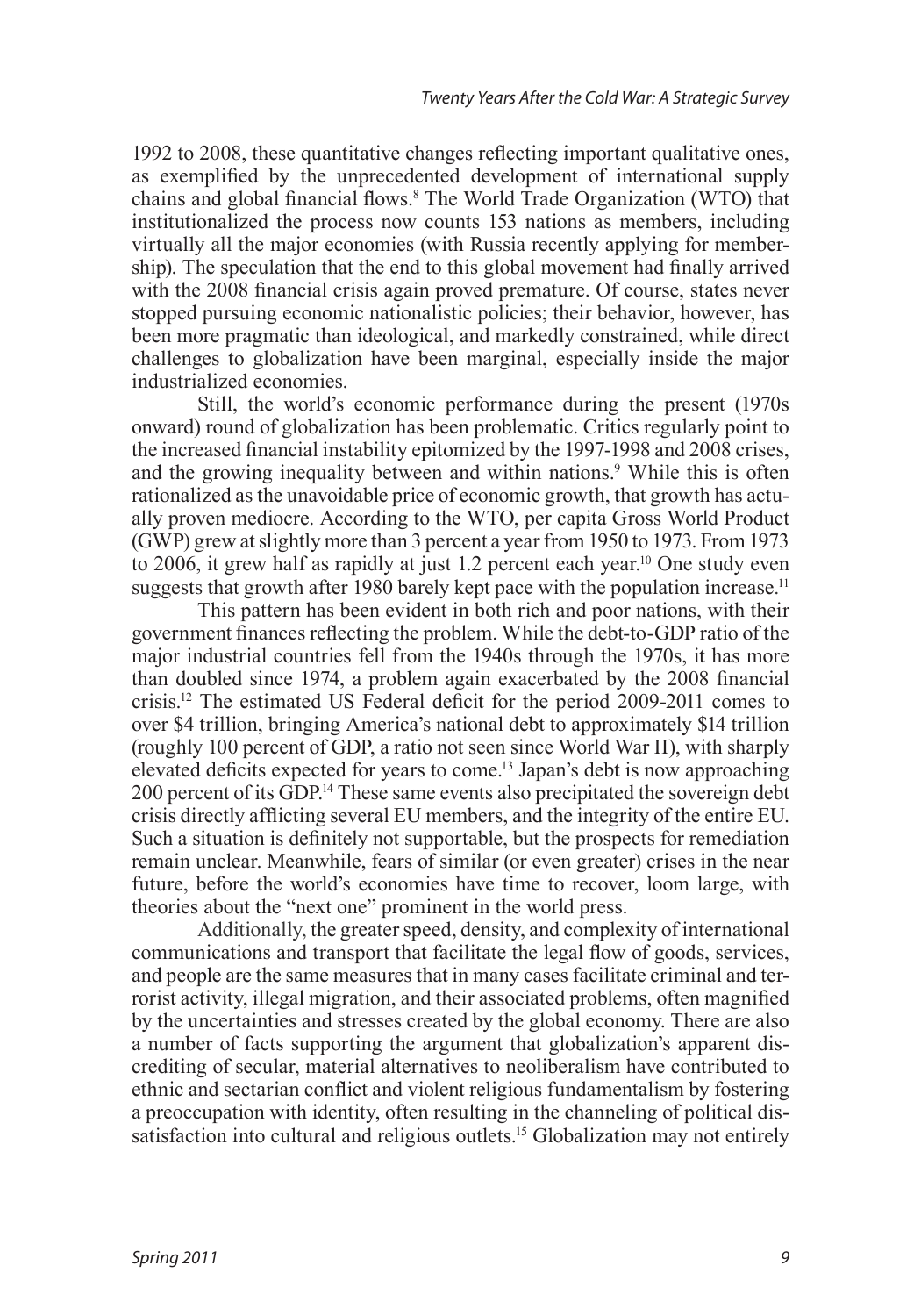account for al Qaeda's emergence, but its emergence would be inconceivable without globalization.

## *Global Output, World Manufacturing, and the Balance of Trade*

<span id="page-4-0"></span>In the early 1990s, economic analysts predicted that the twenty-first century would see a three-way competition between the United States, Japan, and a Germany-led Europe[.16](#page-10-0) Nonetheless, slow growth in the industrialized world (especially Japan and Germany) markedly reduced their share of GWP. Meanwhile China, once ignored in such discussions, proved to be the outstanding exception to the general pattern of slow economic growth, sustaining double-digit rates through these years. Accordingly, as of 2008 it accounted for 7 percent of GWP, and a massive 17 percent of world manufacturing, making it a close second to the United States in this area, with the likely prospect of being first quite soon.<sup>17</sup> As the situation stands, China is the world's largest exporter, possessing the largest trade surplus, largest positive account balance, and largest reserve of foreign exchange, and enjoys all the financial influence this ranking entails. More broadly, the balance of global manufacturing and trade has shifted to East Asia, with the development of China and other regional industrial powers more than offsetting Japan's (relative) decline.<sup>18</sup>

<span id="page-4-2"></span><span id="page-4-1"></span>East Asia's economies have integrated in the course of their expansion, but this process pales when compared with European integration. The evolution of the 12-nation European Economic Community (EEC) into today's 27-nation EU has permitted the institution to preserve its share of GWP (14 percent larger than the United States) and global manufacturing (over 50 percent larger than that of the United States or China)[.19](#page-10-3) Its common currency challenges the American dollar in ways the German mark and French franc never could.

<span id="page-4-5"></span><span id="page-4-4"></span><span id="page-4-3"></span>At the same time, the US position has changed in ways understated by its share of GWP, for example, its declining share of world manufacturing.<sup>[20](#page-10-4)</sup> Such events reflect not only the rapid growth of developing nations (China), but the receding of manufacturing as a part of the total US economy, leaving the country as a net importer of manufactured goods (and eliminating its ability to finance other imports, like oil).<sup>21</sup> This situation has enlarged the merchandise trade deficits, chronic since the 1970s, to 5 to 6 percent of US GDP in the 2004- 2008 period. These deficits are only partially offset by the surplus in service exports and returns on foreign investment, placing the United States in the current position of possessing the world's largest account imbalance (over \$700 billion as of  $2008$ <sup>22</sup> Foreign purchases of government securities are crucial to financing America's budget deficit, while low US savings rates increases dependence on foreign capital. and reinforces the country's status as the world's largest debtor.<sup>23</sup>

<span id="page-4-8"></span><span id="page-4-7"></span><span id="page-4-6"></span>As the 2008 financial crisis raised doubts about the course pursued by fiscally troubled governments around the world, it may have also marked a shift in this pattern. Not only is China's growth likely to slow in the coming years, but its socially, ecologically, and politically costly export-oriented strategy may have run its course.<sup>24</sup> Meanwhile, the EU's sovereign debt crisis has revived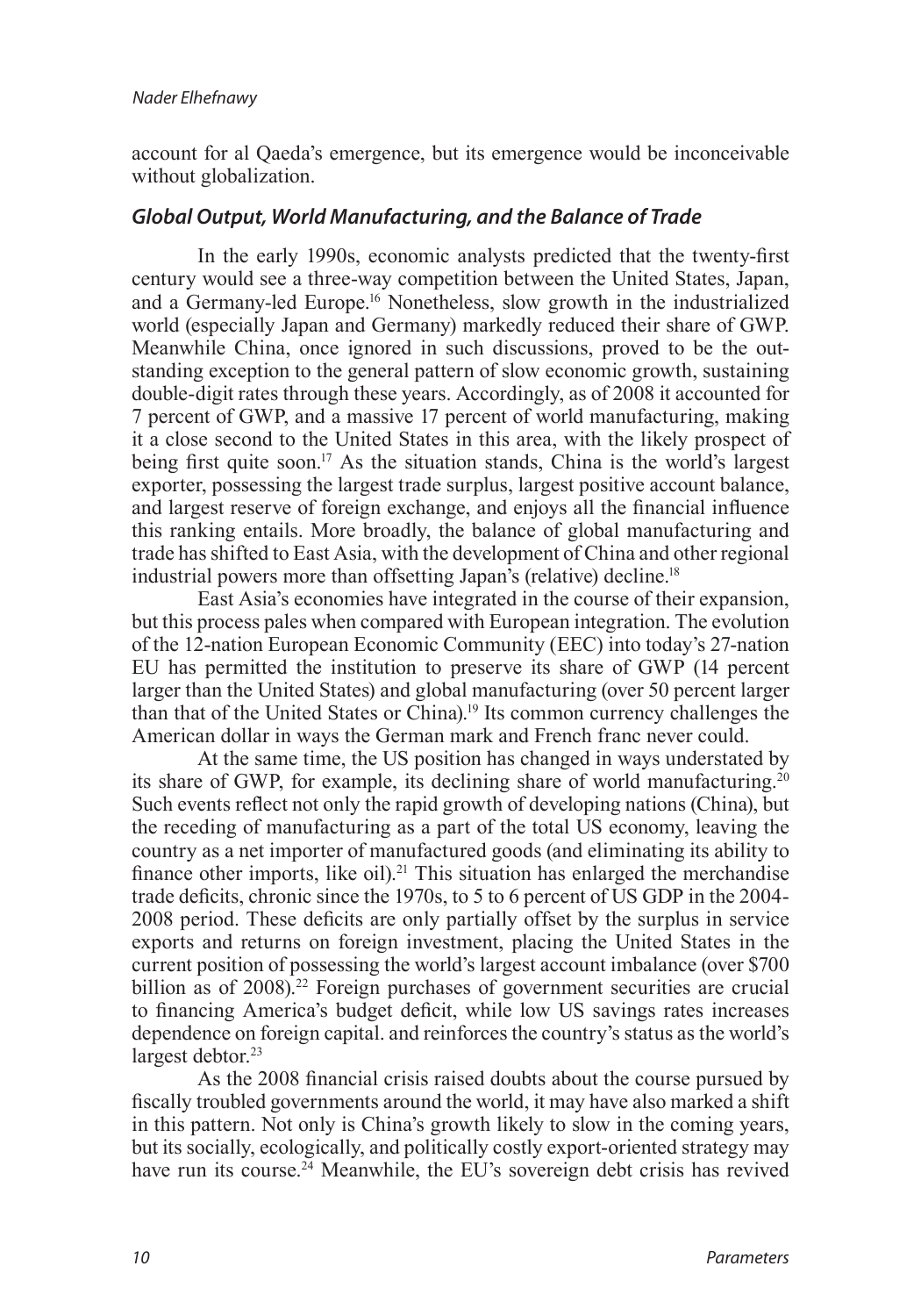<span id="page-5-0"></span>the question of whether the organization has expanded too far and too fast, underlining its frailty.<sup>25</sup> At the same time, the US fiscal and trading positions are widely viewed as unsustainable, endangering America's international preeminence. How these three primary actors are able to successfully resolve their economic challenges remains to be seen.

#### *Resource Politics Never Went Away*

Since the 1970s, a combination of actions and theorizing related to economic production and its shift from tangible goods to information; technological hyperbole regarding everything from new energy sources and material science to the prospects for accessing the resources of the seas and space; and an optimism related to the power of markets to overcome every problem; have combined to produce a Cornucopian belief that ecological "limits to growth" are irrelevant. In the late 1990s, a short period of rapid American growth widely associated with the "New Economy" seemed to validate this thinking.

<span id="page-5-1"></span>The period's low commodity prices also contributed powerfully to this view. The subsequent price shocks, however (exemplified by the rise in oil prices that sparked the "food and fuel crisis" of 2006-8, and contributed to the 2008 financial crisis), each have been a reminder that the world economy remains dependent on the Earth's limited natural resources[.26](#page-10-10) Indeed, the growth in the consumption of natural resources increased steadily, so that the world economy was using the resources of 1.2 "Earth-equivalents" by 1999 and 1.4 by 2008. We are likely to consume the resources of two Earth-equivalents by 2030 if present trends continue.<sup>[27](#page-11-0)</sup> Where energy specifically is concerned, the evidence pointing to a "significant, prolonged and continuing contraction in production . . . beginning by the 2020s is considerable," with many suggesting that the moment of global "peak oil" may already be at hand, with anthropogenic climate change already a contributor to economic and political instability.<sup>[28](#page-11-1)</sup>

<span id="page-5-3"></span><span id="page-5-2"></span>The realities associated with resource politics have been reminders of one important limit to globalization—the susceptibility of natural resources (oil and gas) to territorial control. Consequently, energy exporters have not only vastly increased their earnings, but have translated oil and gas reserves into financial and political influence, including investments in the ownership of foreign assets. (Russia is the most dramatic case, but this pattern extends to Saudi Arabia, the United Arab Emirates, Iran, Venezuela, and others.) Stateowned oil companies and the associated sovereign wealth funds have been so prominent that some observers speak of the "return" of state capitalism.<sup>[29](#page-11-2)</sup>

<span id="page-5-5"></span><span id="page-5-4"></span>High energy prices also impacted the trade balances of energy consuming states in exactly the opposite manner (net oil imports adding nearly \$490 billion to the US trade deficit in the record year of 2008), while inspiring their governments to be more active in securing energy supplies.<sup>[30](#page-11-3)</sup> American and Chinese actions in this arena have received the most attention, but all major countries have been involved in these maneuverings, some quite surprisingly so, such as France's establishment of a base in the UAE in 2009.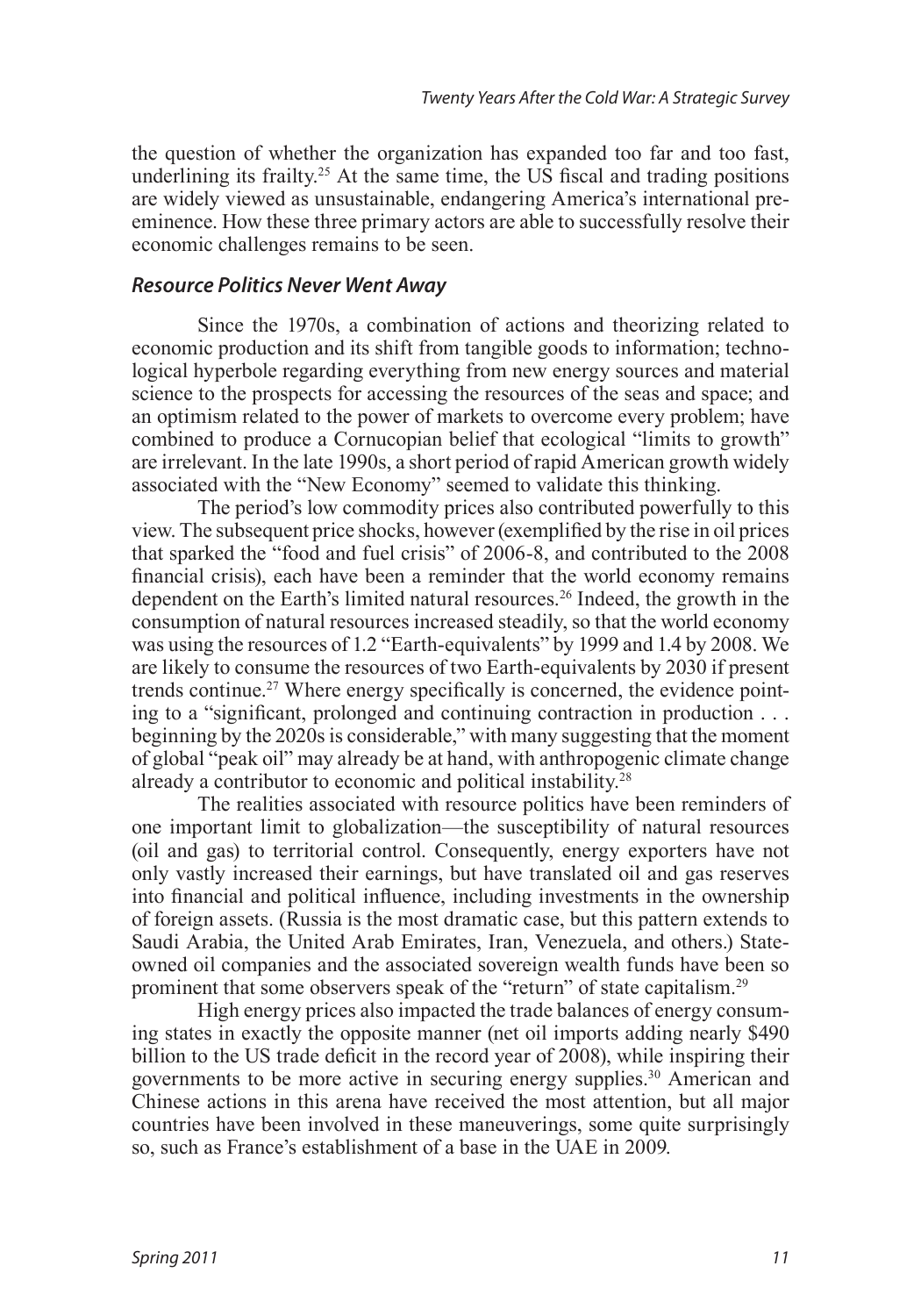### *International Cooperation on Global Issues*

The Cold War's end saw nothing comparable to the hopes for improved world government that ran high after World War II. Yet there was widespread anticipation of a new era of routine, institutionalized, effective, international cooperation across a gamut of issues. That cooperation was to be based on the enlightened recognition of shared interests, a respect for international law, and an enlarged appreciation of national security beyond the traditional physical threats to states. There was talk of a new era of collective security, with the international community working through the United Nations to counter not only interstate aggression, but human rights abuses, state failure, and humanitarian disasters (as seen in the Horn of Africa and the Balkans). The end of the superpower arms race opened new opportunities for curbing nuclear proliferation, resulting in massive reductions in the American and Russian nuclear stockpiles, as well as producing a new Comprehensive Test Ban Treaty (CTBT). The 1992 Rio Summit formally extended international cooperation into the area of development and environmental protection, with the 1997 Kyoto Protocol, and the 2000 Millennium Declaration building on its precedents.

<span id="page-6-0"></span>By and large, however, the envisaged cooperation never materialized. The United States was routinely at odds with Russia and China at the United Nations, as if the Cold War still continued. The international community, as a whole, demonstrated little appetite for messy, open-ended humanitarian interventions and nation-building projects. Rwanda was perhaps the greatest example of the organization's failure to act, but an even greater problem is manifest in the "deficit" of peacekeeping efforts. Even when some action was forthcoming, it tended to be belated in nature and inadequate.<sup>[31](#page-11-4)</sup> In the nuclear arena, not only did the CTBT never enter into force, but the more ambitious goals of the 1968 Nuclear Non-Proliferation Treaty were never attained, with its goal of disarmament remaining as remote as ever. India and Pakistan, meanwhile, made their nuclear status official, and North Korea tested its first bomb. At the same time, progress toward the objectives of the Kyoto Protocol and the Millennium Declaration, or even the Rio Summit—modest to begin with—has been lackluster, with the developed nations falling short of their commitments. In fact, much of the improvement that did occur came from sources other than those identified for the action.<sup>[32](#page-11-5)</sup> Moments of crisis produced greater collaboration, as in the aftermath of 9/11, or the 2008 economic crisis, but this always occurred within measured limits. It was only in the arena of free trade that international cooperation has been consistently forthcoming and advancing.

<span id="page-6-1"></span>In retrospect, many of these disappointments were all too predictable, as they assumed an implausible break with established national behavior. Yet the point that no great change actually occurred in this era is too important to overlook, given the global nature of the economic and security problems presently confronting the world.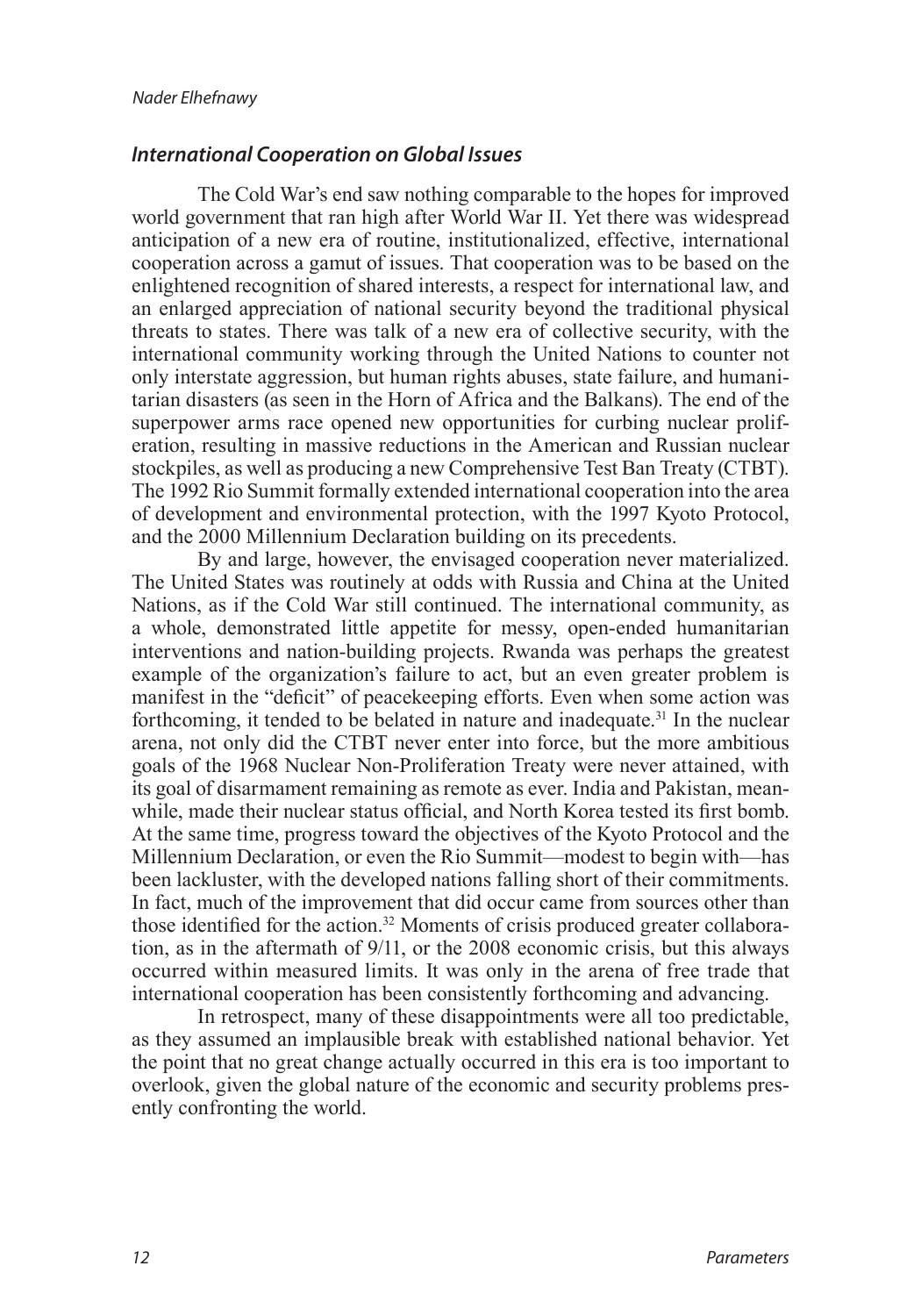#### *Conclusions and Implications*

Relative calm has prevailed among the great powers since the demise of the Soviet Union. Large-scale warfare remains a possibility, but by and large interstate war has been confined to the margins of the international system, and limited in its intensity, with the operational realities of the world's major armed forces characterized by alternative missions. Neoliberal globalization has been robust but economically problematic, characterized by slow growth, financial instability, and other factors contributing to social and political stress. East Asia, and especially China, constituted the principal exception to the slow growth characterizing these decades. East Asia has massively increased its share of world manufacturing, exports, and exchange reserves, while at the same time the EU expanded and consolidated the continent's resources, with some "game-changing" implications (like the euro). Additionally, rising commodity prices have resulted in booms among resource exporters, particularly energy exporters, which have also permitted these nations to enjoy greater political leverage.

As a result, while the United States remains in a class of its own with regard to military power, and its large national market, there have been some substantial shifts in economic power from the United States and Japan to other actors over the past two decades. This is particularly true of China, the EU, and a select number of energy exporters, resulting in a more complex and diffuse distribution of power. At the same time the relationships of the major powers are less defined by concerns related to traditional, state-centered threats than at any time since the nineteenth century, if not earlier. While these may not be the traditional threats, they do present an unprecedented array of non-traditional security concerns in areas like energy, the environment, and finance, and physical threats presented by non-state actors, such as international terrorism and high-seas piracy. Despite these mounting threats, cooperation has consistently fallen short of the levels hoped for in the early 1990s.

Many of the current trends seem likely to continue through the foreseeable future. The interaction of the crises of the past several years (especially in energy and international finance) combined with long-mounting stresses in the global economy (slow growth, debt, ecological pressure) all raise the possibility of changes in some areas of development, particularly if these changes impact the world's three principal loci of economic power: China, the European Union, and the United States. China may continue to grow rapidly, though perhaps less so as it matures, and begins to pursue goals beyond the mere maximizing of GDP. Even if the EU's attempts at integration and expansion recede (as is plausible), Europe as a whole is likely to remain powerful, even if that power is less extensive and well-organized.

Meanwhile the US position is not unlike what the "declinists" of the 1980s and early 1990s anticipated. The most significant direct challenges to the United States some twenty years after the Cold War are not military, but economic: deindustrialization, balance of payments problems, debt, and surviving inside an ever-more integrated global economy and strained ecosystem.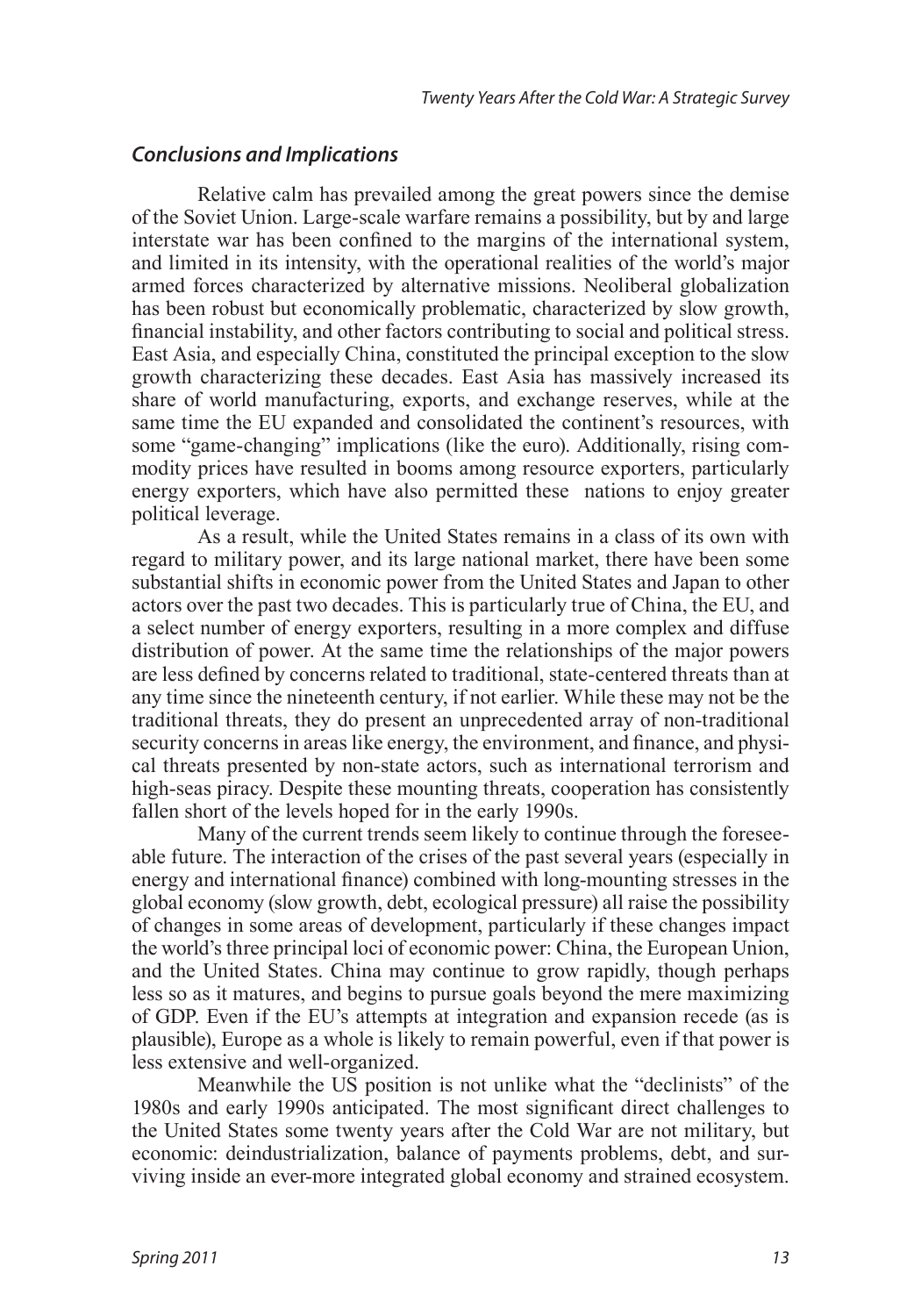Relations among the great powers may yet grow more intense, but economic crisis seems the most likely cause of any future conflict, with the less traditional dimensions of security presenting the most realistic obstacles to the United States' freedom of action if such events ever do materialize.

Accordingly, the logical focus for US policy is the correction of the country's balance of payments problems on a fiscally and ecologically sustainable basis. China's shift away from an export-oriented strategy may provide some relief in this area, but economically heterodox action will be vital, including the establishment of an energy policy designed to sharply reduce oil imports (and ultimately eliminate our dependence on fossil fuels); and an industrial policy which expands American manufacturing in proportion to the rest of its economy (ideally, to 16 percent of GDP as a minimum, short-term goal), as the overall economy grows[.33](#page-11-6)

<span id="page-8-2"></span>Rebuilding the country's long-neglected infrastructure (not least its energy and transport systems), and investment in the research and development of alternative energy (especially renewable energy)—projects far larger in scale than anything provided under recent stimulus schemes—are obvious courses of action. More broadly, there needs to be an emphasis on supporting capital- and knowledge-intensive industries. The development of these industries is reliant on proprietary know-how "acquired only by . . . many years of learning by doing." These arenas are where advanced nations can still establish a long-term comparative advantage. If America is to be successful in such endeavors, it needs to begin restoring its competitiveness in the manufacturing arena outside the defense and aerospace sectors.<sup>34</sup>

<span id="page-8-4"></span><span id="page-8-3"></span>Of course, financing the needed investments is a daunting challenge given not only their scale, but the current Federal deficit, the number of limited options for cutting spending or increasing revenue, and the fact that meaning-ful results may take years to achieve.<sup>[35](#page-11-8)</sup> Additionally, it is difficult to imagine a successful "reindustrialization" of America without reining in speculative financing (as the United States did successfully in the 1930s), along with closer management of trade (to create enough space in which recovery is possible). Finally, long-term success in such a program will likely require its being part of a broader, sustained effort to redress the imbalances and vulnerabilities inherent in the international economic system. The need for greater global integration is underscored by the crises of the last several years, and the limits of governmental responses to them. It is true that, at present, much of this seems impossible, but the alternative may, in fact, prove intolerable.

#### **Notes**

<span id="page-8-0"></span>1. [The 1991 Sino-Soviet Border Treaty paved the way for the resolution of the Sino-Russian](#page-1-0)  [territorial dispute, and subsequent widened cooperation. China and India established a framework for](#page-1-0)  [resolving their border dispute in 2004, which has also been a basis for widened trade and cooperation.](#page-1-0)

<span id="page-8-1"></span>2. [Richard C. Bush, "China-Japan Tensions 1995-2006: Why They Happened, What to Do,"](#page-1-1)  *Brookings Institute Policy Paper,* [June 16, 2009, 8-12; Bush, "China-Taiwan: Recent Economic,](#page-1-1) [Political, and Military Developments Across the Strait, and Implications For the United States,"](#page-1-1)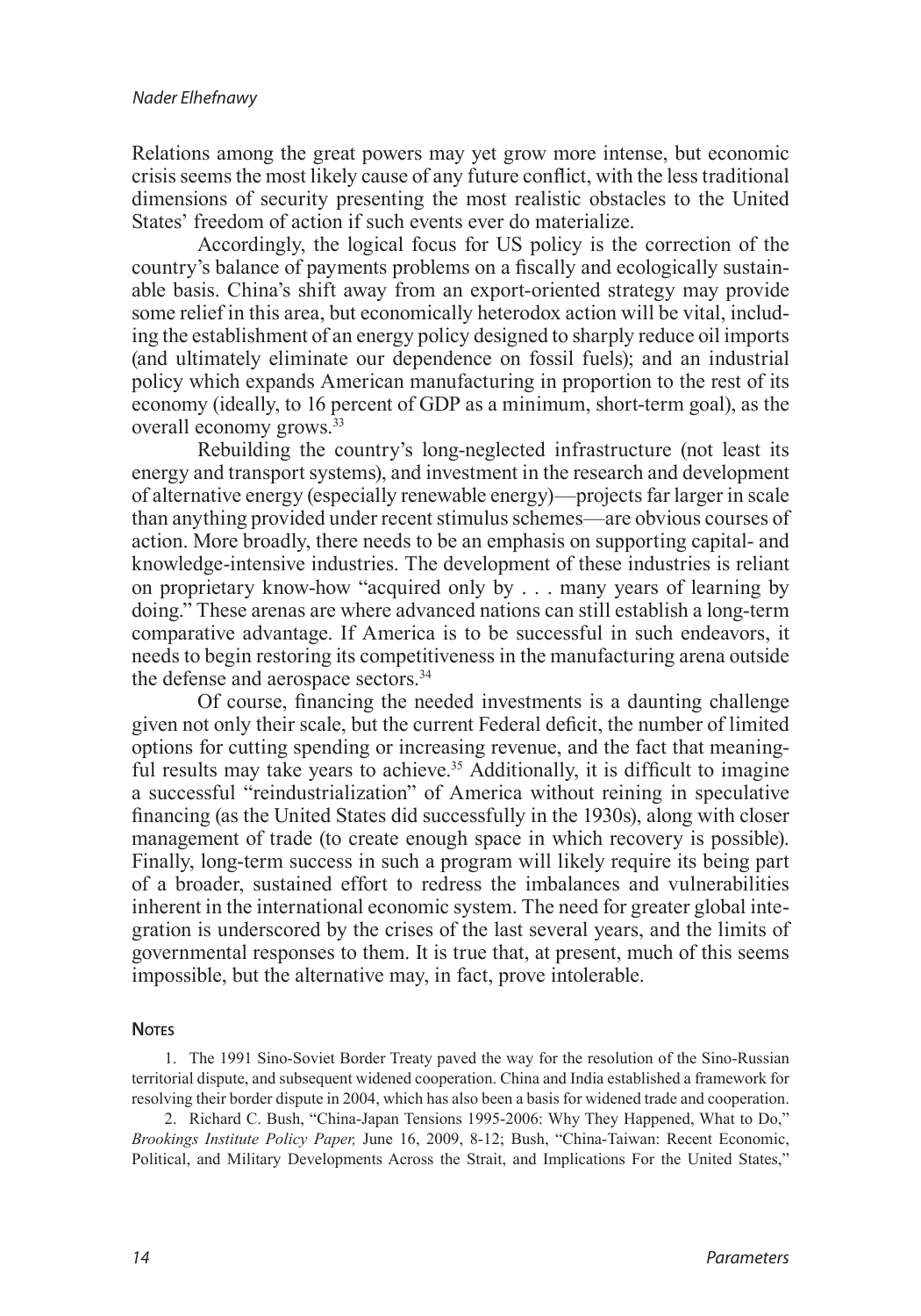March 18, 2010, http://www.brookings.edu/testimony/2010/0318 china economy bush.aspx (ac[cessed June 7, 2011\).](#page-1-1)

<span id="page-9-0"></span>3. [Daniel Dombey and Edward Luce, "Europe Defence Cuts Stoke Pentagon's Fears,"](#page-1-2) *Financial Times,* [September 15, 2010, http://www.ft.com/cms/s/0/1c3306d6-c037-11df-b77d-00144feab49a.](#page-1-2) [html \(accessed June 7, 2011\).](#page-1-2)

<span id="page-9-1"></span>4. Thomas P.M. Barnett, *[The Pentagon's New Map of the World](#page-2-0)* (New York: G.P. Putnam's [Sons, 2005\), 149, 161.](#page-2-0)

<span id="page-9-2"></span>5. [Some 167 wars broke out in the 1945-1989 period \(an average of 3.8\), and 76 wars in the](#page-2-1)  [1990-2007 period \(or 4.5 annually\). The same periods saw 110 and 63 intrastate conflicts respectively](#page-2-1) [\(a 50 percent rise in incidence\); and 29 and 9 outbreaks of interstate war \(a roughly 20 percent drop\).](#page-2-1) [See "Appendix A: Chronological List of All Wars,"](#page-2-1) *Correlates Of War Home Page*, March 2010, [http://www.correlatesofwar.org/COW2%20Data/WarData\\_NEW/WarList\\_NEW.pdf \(accessed June](#page-2-1) [7, 2011\).](#page-2-1)

<span id="page-9-3"></span>6. [Battle deaths fell from a Cold War \(1950-1989\) average of 180,000 a year to 72,000 a year](#page-2-2) [afterward \(in 1990-2007\). Calculated from "Average Number of Battle Deaths from State-Based](#page-2-2) [Armed Conflicts per Year per Million of World Population, 1950-2007,"](#page-2-2) *Human Security Report Project*[, http://www.hsrgroup.org/our-work/security-stats/state-based-battle-deaths-year-million](#page-2-2)[population.aspx \(accessed June 7, 2011\).](#page-2-2)

<span id="page-9-4"></span>7. Lester Thurow, *[Head to Head: The Coming Economic Battle Among Japan, Europe and](#page-2-3) America* [\(New York: Warner, 1993\), 16.](#page-2-3)

<span id="page-9-5"></span>8. [Calculated from United Nations, "GDP/breakdown at constant 1990 prices in US Dollars](#page-3-0)  (all countries)," *[National Accounts Main Aggregates Database](#page-3-0)*. http://unstats.un.org/unsd/snaama/ [dnllist.asp \(accessed June 7, 2011\); also see World Trade Organization, "Trade to Expand by 9.5%](#page-3-0) [in 2010 After a Dismal 2009," press release, March 26, 2010, http://www.wto.org/english/news\\_e/](#page-3-0) pres10 e/pr598 e.htm (accessed June 7, 2011).

<span id="page-9-6"></span>9. John Ralston Saul, *[The Collapse of Globalism: And the Reinvention of the World](#page-3-1)* (New [York: Overlook Press, 2005\). For a reading of the 2008 crisis, see Rob Voz, Richard Kozul-Wright,](#page-3-1)  [and Alex Izurieta, "Bubbles, Busts, and Bailouts—Lessons From the Global Financial Meltdown,"](#page-3-1)  *[United Nations Department of Economic and Social Affairs Policy Brief No. 9](#page-3-1)*, November 2008, http://www.un.org/en/development/desa/policy/publications/policy briefs/policybrief9.pdf (ac[cessed June 7, 2011\).](#page-3-1)

<span id="page-9-7"></span>10. [Calculated from World Trade Organization, "World merchandise exports, production and](#page-3-2) [gross domestic product, 1950-2006,"](#page-3-2) *International Trade Statistics* 2007, Table A1a, http://www.wto. org/english/res\_e/statis\_e/its2007\_e/its07\_appendix\_e.htm (accessed June 7, 2011); and US Census [Bureau, International Data Base, "Total Midyear Population for the World: 1950-2050," http://www.](#page-3-2) [census.gov/ipc/www/idb/worldpop.php \(accessed June 7, 2011\).](#page-3-2)

<span id="page-9-8"></span>11. [Alan Freeman, "Globalization: economic stagnation and divergence,"](#page-3-3) *Munich Personal RePec Archive*[, January 20, 2008, http://mpra.ub.uni-muenchen.de/6745/1/MPRA\\_paper\\_6745.pdf](#page-3-3) [\(accessed June 7, 2011\).](#page-3-3)

<span id="page-9-9"></span>12. [The gross debt-to-GDP ratio of the Group of Seven \(G-7\) industrialized countries rose](#page-3-4)  [from 38.4 to 84.1 percent in 1974-2008, and 96.7 percent by 2009. Department of Finance, Canada,](#page-3-4)  *International Fiscal Reference Tables*[, Table 56, http://www.fin.gc.ca/frt-trf/2010/frt-trf-1009-eng.](#page-3-4) [asp#tbl56 \(accessed June 7, 2011\). For context, see Nader Elhefnawy, "Societal Complexity and](#page-3-4)  Diminishing Returns in Security," *International Security* [29.1 \(Summer 2004\), 152-173; Elhefnawy,](#page-3-4)  ["National Mobilization: An Option in Future Conflicts?"](#page-3-4) *Parameters* 34, no. 3 (Autumn 2004): [122-133.](#page-3-4)

13. US Office of Management and Budget, *[Budget of the U.S. Government, Fiscal Year 2011](#page-3-5)*, [Historical Tables, Table 1.1, http://www.whitehouse.gov/sites/default/files/omb/budget/fy2011/as](#page-3-5)[sets/hist.pdf \(accessed June 7, 2011\).](#page-3-5)

<span id="page-9-12"></span><span id="page-9-11"></span><span id="page-9-10"></span>14. Department of Finance, *[International Fiscal Reference Tables](#page-3-6)*.

15. Benjamin Barber, *[Jihad vs. McWorld: How Globalism and Tribalism are Reshaping the](#page-3-7)  World* [\(New York: Ballantine, 1996\).](#page-3-7)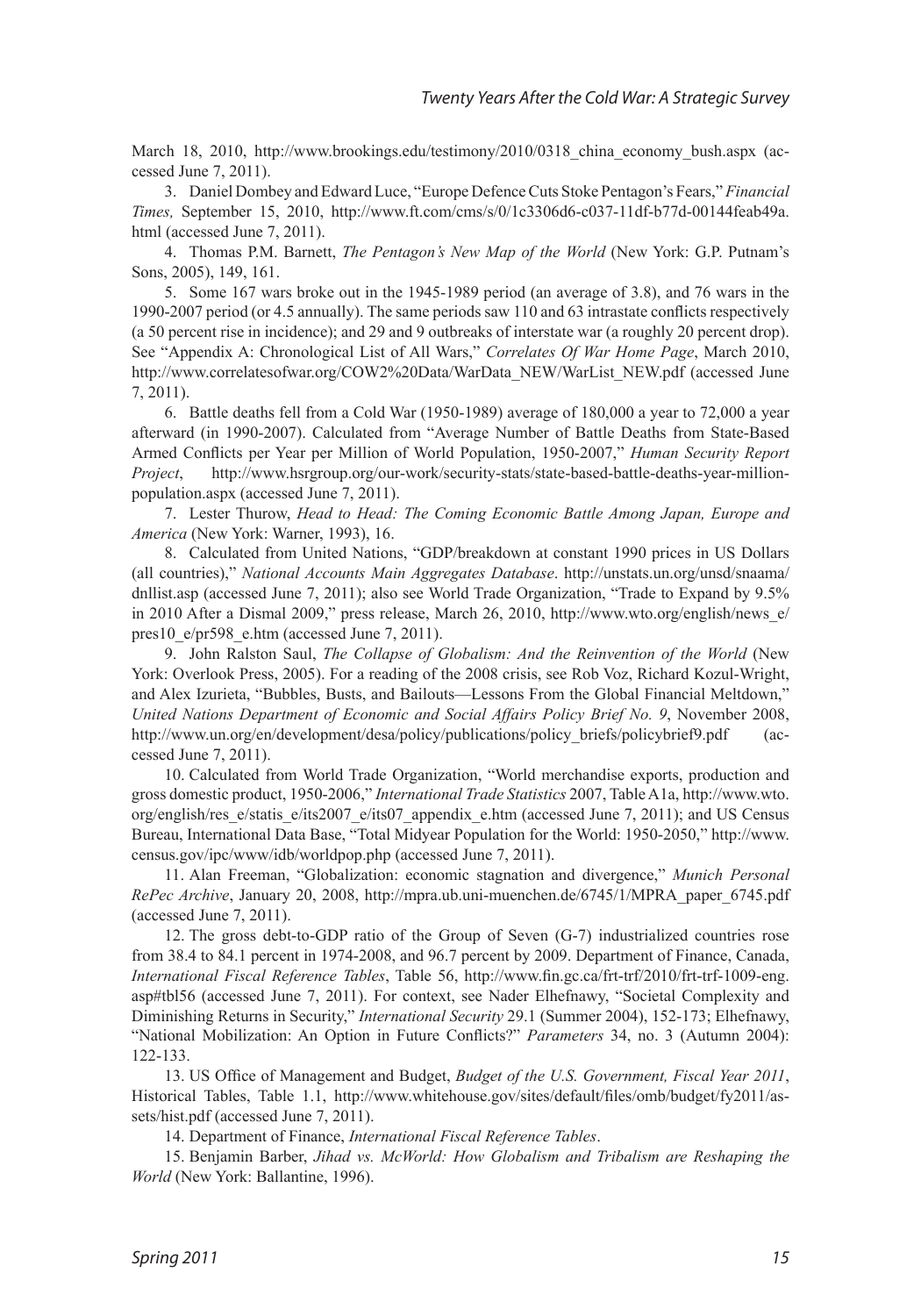#### *Nader Elhefnawy*

<span id="page-10-0"></span>16. [In 1992, the United States, Japan, and Germany accounted for 48.7 percent of Gross World](#page-4-0) [Product \(with 25.3 percent, 15.1 percent, and 8.3 percent respectively\), and 50.7 percent of the](#page-4-0) [world's manufacturing output \(US 21.6 percent, Japan 19.4 percent, Germany 9.7 percent\). In 2008](#page-4-0)  [they produced 37.2 percent of GWP \(US 23.2 percent, Japan 8 percent, Germany 6 percent\), and 35](#page-4-0)  [percent of world manufacturing output \(US 17.6 percent, Japan 10 percent, Germany 7.4 percent\).](#page-4-0) [Calculated using data from UN, "GDP/Breakdown at current prices in US dollars \(all countries\),"](#page-4-0) [National Accounts Main Aggregates Database, http://unstats.un.org/unsd/snaama/dnllist \(accessed](#page-4-0) [June 7, 2011\).](#page-4-0)

<span id="page-10-2"></span><span id="page-10-1"></span>17. [Ibid.](#page-4-1)

18. [Asia's share of global manufacturing rose from 32.2 to 39.8 percent in the 1992-2008 time](#page-4-2)  [frame \(and its share of GWP, from 26.1 to 27.5 percent\). Calculated from UN, "GDP/Breakdown,](#page-4-2)  [current prices." Additionally, six of the world's ten largest reserves of foreign exchange \(China, Hong](#page-4-2)  [Kong, Japan, Taiwan, South Korea and Singapore\) are in this region. Central Intelligence Agency,](#page-4-2) "Reserves of Foreign Exchange and Gold," *The World Factbook*, https://www.cia.gov/library/publications/the-world-factbook/rankorder/2188rank.html (accessed June 7, 2011) (By contrast, the impact of "emerging markets" like Brazil and India has been limited.)

<span id="page-10-3"></span>19. [In 1992, the 12 original members of the EU produced 28.6 percent of world manufactur](#page-4-3)[ing. These countries' share fell to 22.6 by 2008, but the EU's newer members bring the total to 27.1](#page-4-3) [percent. Calculated from UN, "GDP/Breakdown, current prices."](#page-4-3)

<span id="page-10-4"></span>20. [US GDP was 31.3 percent of the world total in 1970, and 23.2 percent in 2008. The US share](#page-4-4)  [of world manufacturing dropped more sharply, 28.4 to 17.6 percent in 1970-2008. Calculated from](#page-4-4) [data from UN, "GDP/Breakdown, current prices."](#page-4-4) 

<span id="page-10-5"></span>21. [Ibid. Manufacturing generated 24.1 percent of US GDP in 1970, 17.1 percent in 1992 and](#page-4-5)  [under 13 percent in 2008. By contrast, manufacturing still accounts for 21 percent of German and](#page-4-5) [Japanese GDP in 2008 \(versus 24 and 26 percent in 1992, respectively\).](#page-4-5) 

<span id="page-10-6"></span>22. [Data on trade deficits calculated from Bureau of Economic Analysis, "Gross Domestic](#page-4-6) Product," *National Economic Accounts*[, Table 1.1.5, http://www.bea.gov/national/nipaweb/](#page-4-6) [TableView.asp?SelectedTable=5&FirstYear=2009&LastYear=2010&Freq=Qtr \(accessed June 7,](#page-4-6) [2011\).](#page-4-6)

<span id="page-10-7"></span>23. [Put another way, the "capital account surplus" does not cancel out the trade defiict, but is](#page-4-7)  [rather part of the same problem. See Richard Duncan, the Dollar Crisis: Causes, Consequences, Cures](#page-4-7) [\(Singapore: John Wiley & Sons Pte Ltd., 2003\); Wayne M. Morrison and Marc Labonte, "China's](#page-4-7) [Holdings of U.S. Securities: Implications for the U.S. Economy,"](#page-4-7) *Congressional Research Service*, [January 8, 2009, http://fpc.state.gov/documents/organization/99496.pdf \(accessed June 7, 2011\).](#page-4-7)

<span id="page-10-8"></span>24. Alexandra Harney, *[The China Price: The True Cost of Chinese Competitive Advantage](#page-4-8)* (New [York: Penguin, 2008\). Kai Guo and Papa N'Diaye, "Is China's Export-Oriented Growth Sustainable?"](#page-4-8)  *International Monetary Fund Working Paper*[, August 2009, http://www.imf.org/external/pubs/](#page-4-8) [ft/wp/2009/wp09172.pdf \(accessed June 7, 2011\); Zhang Xiang, ed., "CPC Central Committee's](#page-4-8) [Proposal for 12th 5-Year Plan," English.Xinhuanet.com, October 27, 2010, http://news.xinhuanet.](#page-4-8) [com/english2010/china/2010-10/27/c\\_13578354.htm \(accessed June 7, 2011\).](#page-4-8)

<span id="page-10-9"></span>25. [Paul Krugman, "The Road to Economic Crisis is Paved With Euros,"](#page-5-0) *New York Times Magazine*[, January 12, 2011, http://www.nytimes.com/2011/01/16/magazine/16Europe-t.html?\\_](#page-5-0) [r=3&ref=magazine \(accessed June 7, 2011\).](#page-5-0)

<span id="page-10-10"></span>26. [John Baffes, "Placing the 2006/08 Commodity Price Boom into Perspective,"](#page-5-1) *Prospects [for Development: a Forward Looking Analysis of the Global Economy,](#page-5-1)* July 26, 2010, http://blogs. [worldbank.org/prospects/placing-the-200608-commodity-price-boom-into-perspective \(accessed](#page-5-1) [June 7, 2011\); Food and Agriculture Organization of the United Nations,](#page-5-1) *The State of Food Insecurity in the World 2009* [\(Rome: Electronic Publishing Policy and Support Branch, 2009\), http://docustore.](#page-5-1) [wfp.org/stellent/groups/public/documents/newsroom/wfp209430.pdf \(accessed June 7, 2011\); James](#page-5-1) [Hamilton, "Causes and Consequences of the Oil Shock of 2007-08,"](#page-5-1) *Brookings Papers on Economic Activity,* [March 23, 2009, http://www.brookings.edu/economics/bpea/~/media/Files/Programs/ES/](#page-5-1) BPEA/2009 spring bpea papers/2009 spring bpea hamilton.pdf (accessed June 7, 2011).